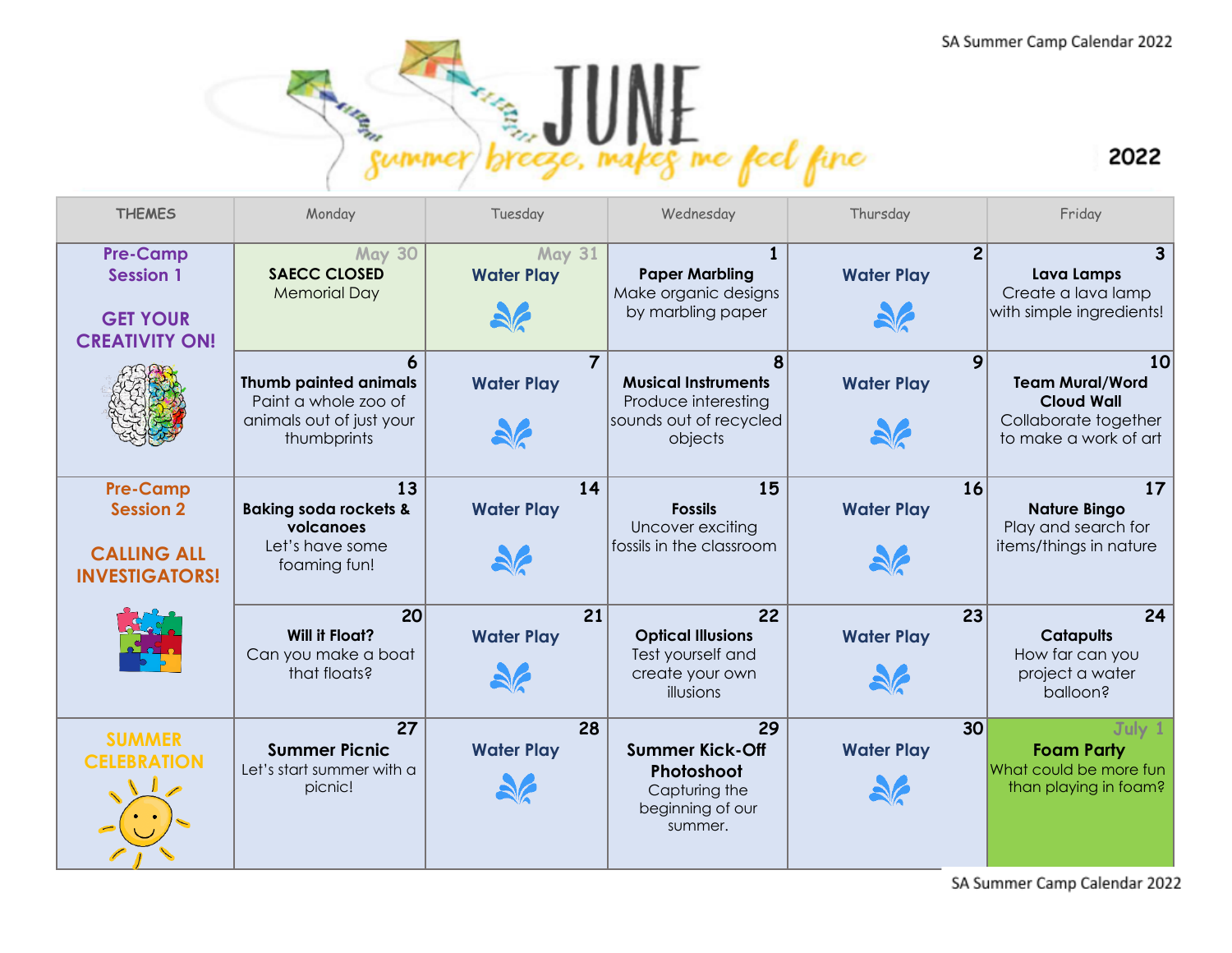

2022

| <b>THEMES</b>                           | Monday                                                                        | Tuesday                                              | Wednesday                                                                                         | Thursda<br>$\vee$                               | Friday                                                                               |
|-----------------------------------------|-------------------------------------------------------------------------------|------------------------------------------------------|---------------------------------------------------------------------------------------------------|-------------------------------------------------|--------------------------------------------------------------------------------------|
| <b>SUMMER</b><br><b>CELEBRATION</b>     | June 27<br><b>Summer Picnic</b><br>Let's start summer with a<br>picnic!       | June 28<br><b>Water Play</b>                         | June 29<br><b>Summer Kick-Off</b><br>Spend the day doing<br>all things summer!                    | June 30<br><b>Water Play</b>                    | $\mathbf{1}$<br><b>Foam Party</b><br>What could be more fun<br>than playing in foam? |
|                                         | $\overline{\mathbf{4}}$<br><b>SAECC CLOSED</b><br>Fourth of July              | $5\phantom{.}$<br><b>Water Play</b><br>$\frac{1}{2}$ | 6<br><b>Summer Parfait</b><br>Cooking a delicious<br>fruity parfait!                              | $\overline{7}$<br><b>Water Play</b><br><b>A</b> | 8<br><b>Summer Luau</b><br>Party!                                                    |
| <b>NATURE CALLS!</b>                    | 11<br><b>The Chocolate Tree</b><br>Discovering how<br>Chocolate is made.      | 12<br><b>Water Play</b><br>$\frac{1}{2}$             | 13<br><b>Field Trip:</b><br><b>The Potomac Overlook</b><br><b>Exploring the great</b><br>outdoors | 14<br><b>Water Play</b>                         | 15<br><b>Zoo To You</b><br>Listen and Learn about<br>reptiles brought to us          |
|                                         | 18<br><b>Exploring Metamorphosis</b><br>With Sea Monkeys and<br><b>Triops</b> | 19<br><b>Water Play</b><br>56                        | 20<br><b>Zoo To You</b><br>Explore and pet<br>animals brought to us                               | 21<br><b>Water Play</b>                         | 22<br><b>Field Trip:</b><br><b>National Zoo</b><br>A trip to the Smithsonian<br>Zoo  |
| <b>THE SPREAD OF</b><br><b>ARTISTRY</b> | 25<br><b>Handmade Crafts</b><br>Making candles and<br>soap!                   | 26<br><b>Water Play</b>                              | 27<br><b>Create Your Own</b><br><b>Jewelry</b><br>Dazzle people with<br>your creations!           | 28<br><b>Water Play</b>                         | 29<br><b>Foam Party</b><br>What could be more fun<br>than playing in foam?           |